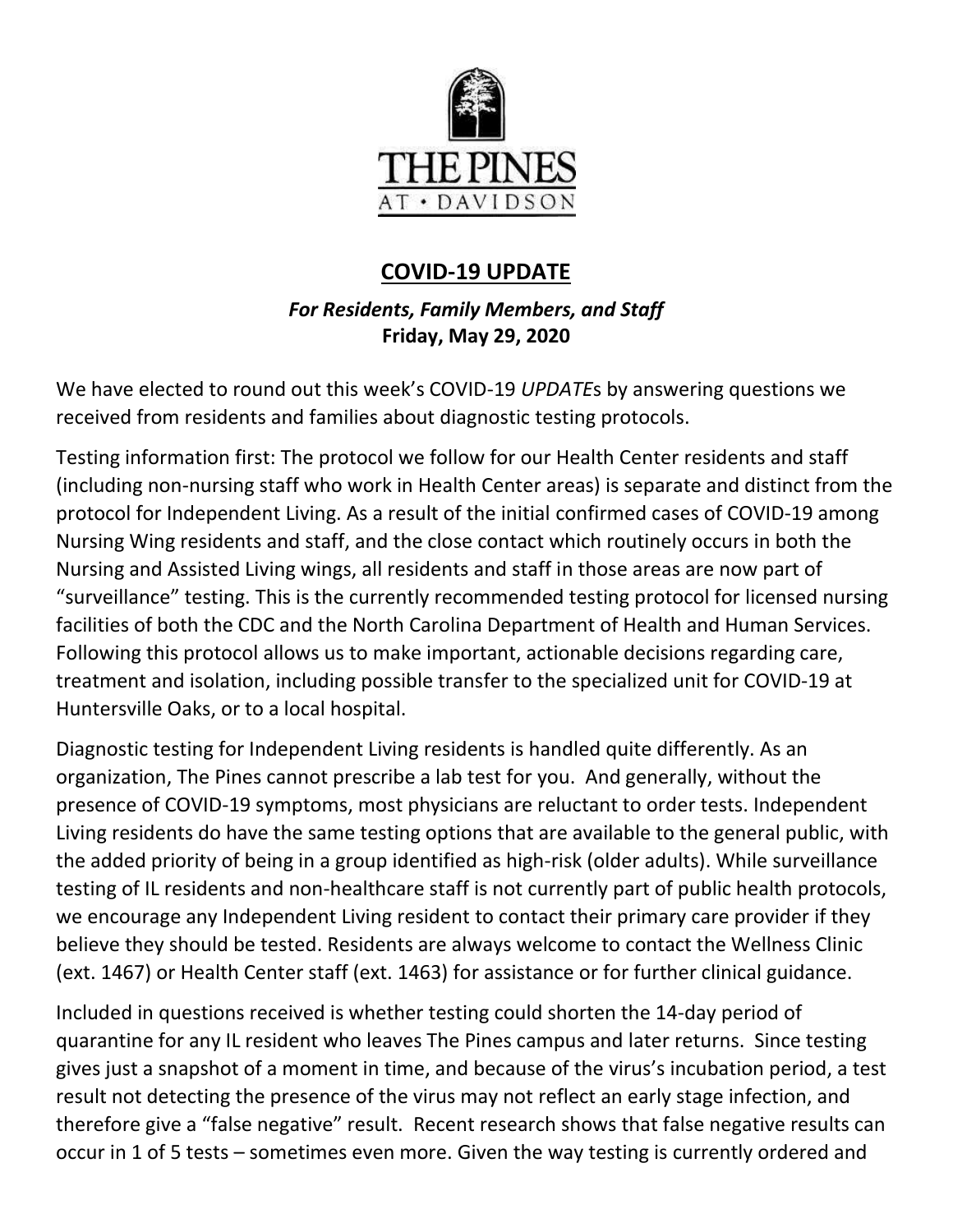administered, it is neither realistic nor desirable to conduct testing of all Independent Living residents at a given time or interval of time. Quite simply, there is no existing testing approach that could justify shortening the 14-day quarantine for a resident returning to The Pines campus.

**Right now, we firmly believe that the best course of action for The Pines community is for each of us to assume that anyone we encounter could transmit the coronavirus to us, and to practice all the essential protective measures that can assure our personal safety.** If we all do this consistently well, our current situation could be a temporary one - - and we will remain safe and healthy as we continue to navigate this surreal storm.

### **Helpful Information**

#### **Reminder: Travel for Medical Appointment**

Residents are still strongly encouraged to use The Pines' medical transportation service to travel to appointments. Residents can travel on their own to these appointments, but are requested to please not stop at other businesses or locations and also to please not travel with a Pines neighbor.

#### **Construction Corner**

Rodgers Builders continues work in the Marketplace Dining Room, Davidson Room and new Fitness Room. (See photos below from left). The Health Center is also progressing well, with handsome exterior brick work and interior drywall and priming.